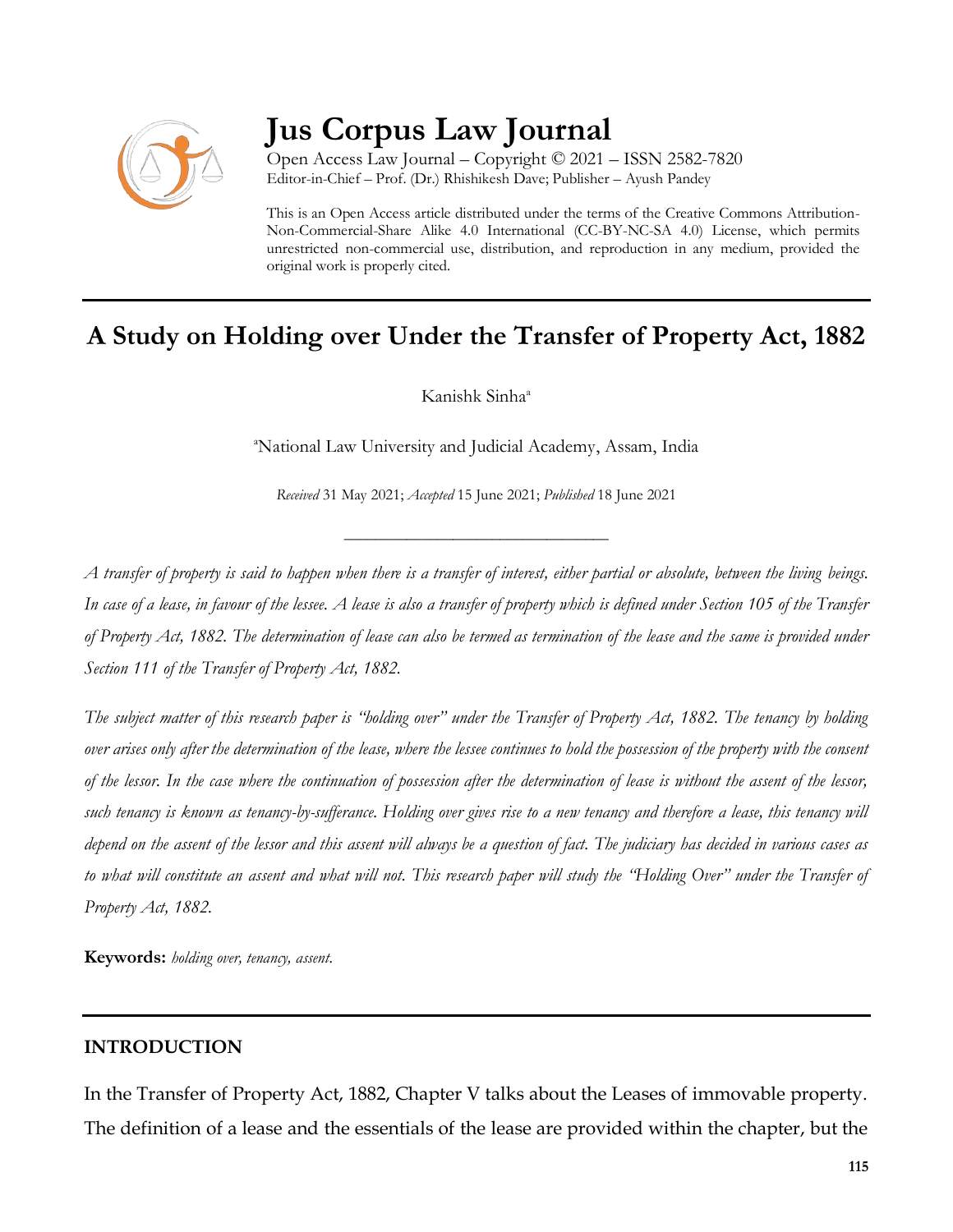topic of research for this paper is "holding over under the Transfer of Property Act, 1882". This topic is a sub topic under Chapter V of the act; therefore, it is necessary to understand the basic concept of the term lease and the determination of the lease.

Section 105, Chapter V of the Transfer of Property Act, 1882 provides for the definition of the term 'lease' as a transfer of a right to enjoy an immovable property for a certain time, or in perpetuity against consideration of a price paid or promised to the transferor by the transferee, who accepts the transfer on such terms. Section 111 deals with the determination of lease as specified from clause (a) to (h) in the section.

Section 116 of the Transfer of Property Act, 1882 deals with the effect of holding over and says that after the determination of the lease if the lessee continues to remain in possession of the property and the lessor or his legal heirs accept the rent from the lessee or under lessee or otherwise assent to his possession then, in that case, a lease is said to be renewed from year to year or month to month according to the purpose for which the property was leased. Continuation of possession of the property after the determination of lease gives rise to two types of tenancy namely, tenant-at-sufferance and tenant-by holding over.

In this paper, the researcher will discuss the various aspects of the topic including the meaning of the term 'holding over' and the two scenarios as to what will happen after the determination of a lease when the lessee continues the possession of the property with or without the consent of the lessor. The effect of holding over will be discussed at large along with the various judicial decisions as to the judiciary from time to time came up with the various interpretation of the question of facts in the issue of holding over. The last part of the paper includes the judicial remarks on the holding over under the Transfer of Property Act, 1882.

#### **LEASE AND DETERMINATION OF LEASE**

Before we begin a study of holding under the Transfer of Property Act, 1882 it becomes very important to understand the basic concepts of lease and determination of lease because the topic of research evolves from the basics of the lease.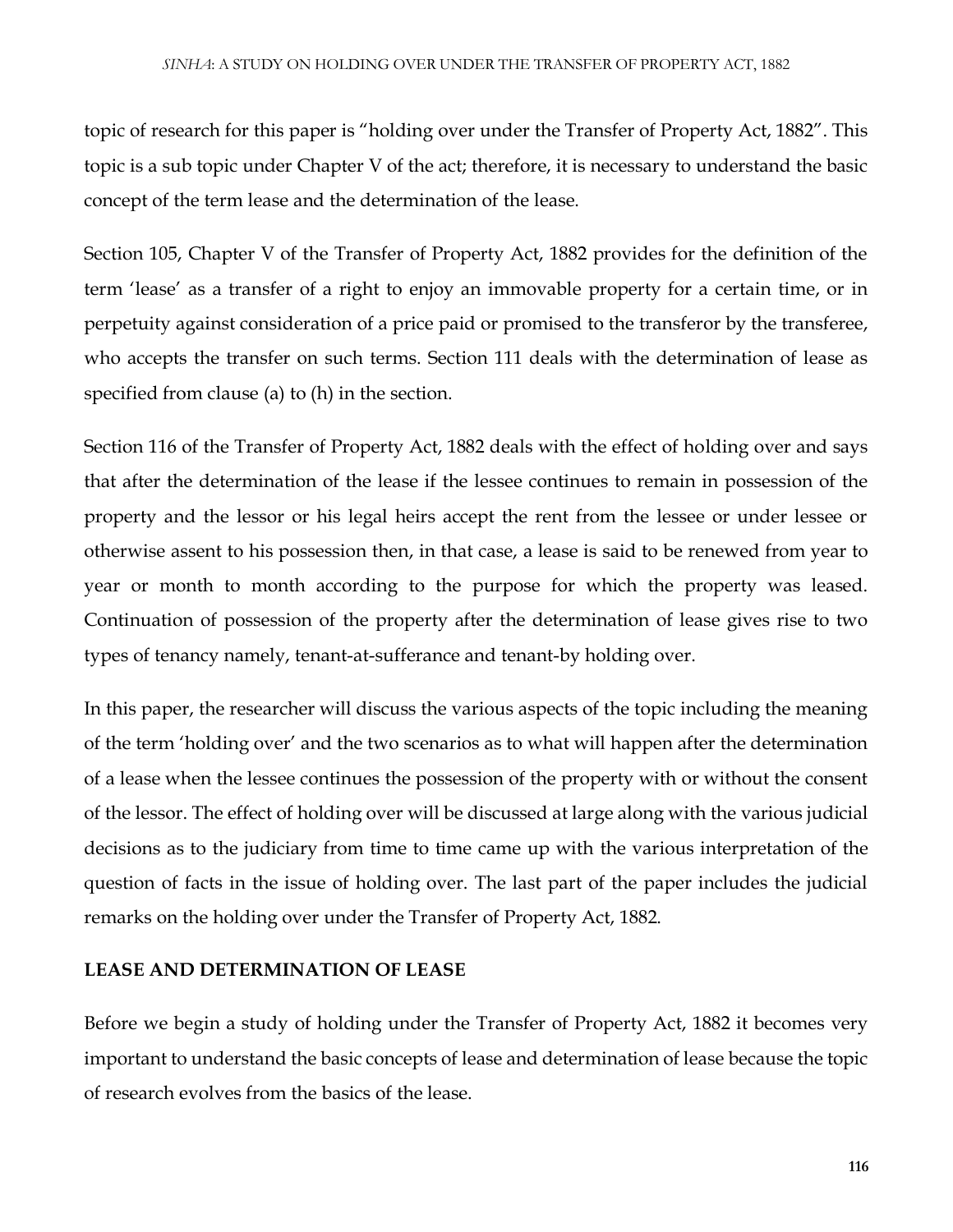Section 105 of the Transfer of Property Act defines the 'lease', 'lessor', 'lessee', 'rent', and 'premium'. A lease is a partial transfer of certain rights in the property. It is a transfer of "right of enjoyment" of an immovable property made for a certain period, in consideration of a price paid or promised to be paid, or money, the share of crops, service, or any other thing of value to be given periodically or on specified occasions to the transferor by the transferee<sup>1</sup>.

In this transfer, the transferee is called the lessee, the transferor is called the lessor, the paid price or promised to be paid is called the premium, and the money, share, service, or other things to be so rendered is called the rent.

The essential elements of a lease are as follows -

- The parties to lease lessor and lessee
- The subject matter of lease—immovable property
- There must be the transfer of a right
- Duration of lease
- Consideration of lease—premium
- Acceptance of transfer by the lessee
- The lease must be made in the mode under section 107.

The principle of holding over the property comes into play only after the determination of lease thus it is important to know what constitutes the determination of the lease. Section 111 of the Transfer of Property Act deals with the determination of lease as specified from clause (a) to (h) in the section. Determination of the lease can be defined as the termination of the legal relationship between the lessor and the lessee, after the determination of the lease, a lessee is bound to revert then possession to the lessor.

"A lease of the immovable property determines—

a) by efflux of the time limited thereby;

 $\overline{\phantom{a}}$ <sup>1</sup> Ratanlal & Dhirajlal, *Textbook on Transfer of Property Act* (6th edn, Lexis Nexis 2019) 512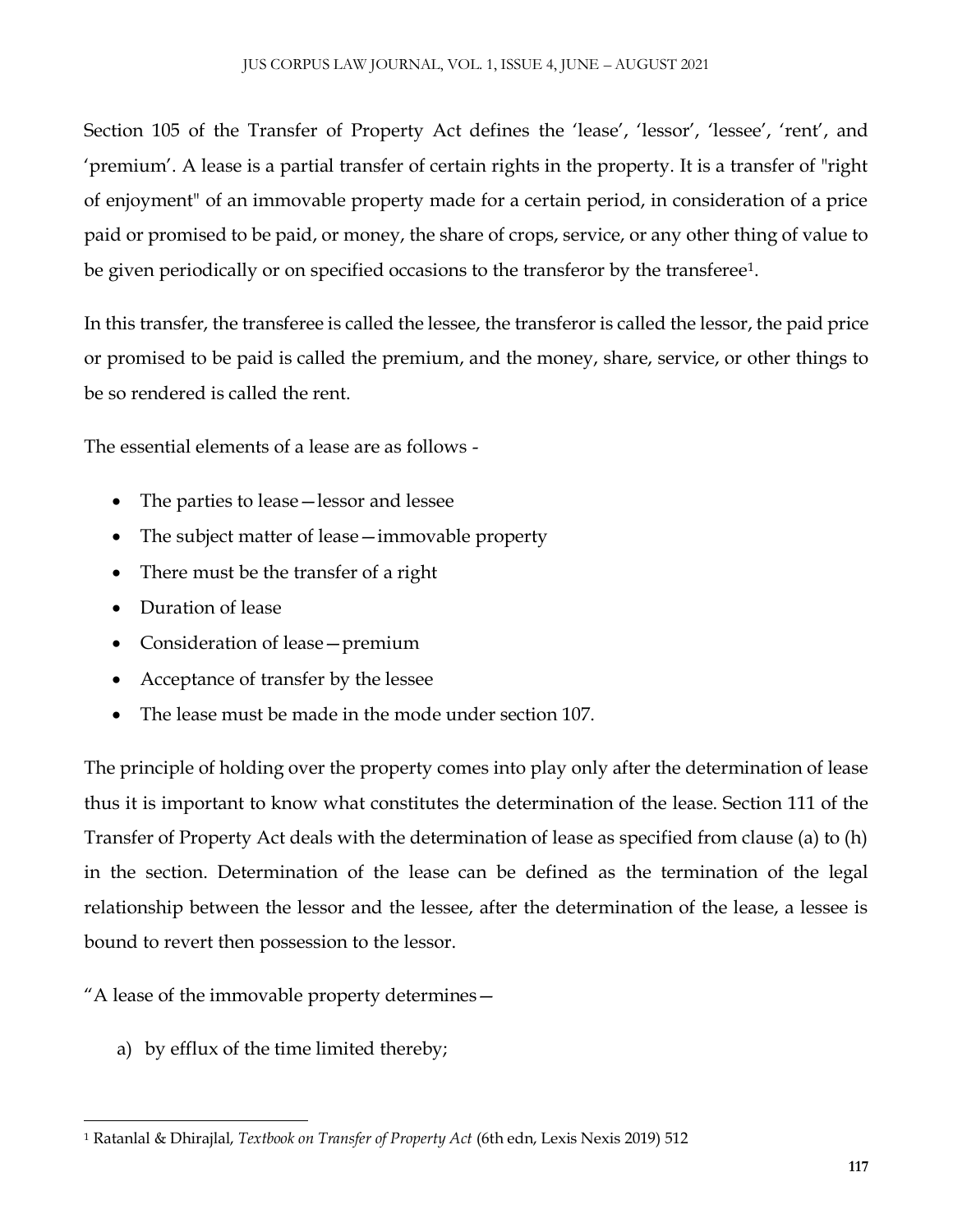- b) where such time is limited conditionally on the happening of some event—by the happening of such event;
- c) where the interest of the lessor in the property terminates on, or his power to dispose of the same extends only to, the happening of any event—by the happening of such event;
- d) in case the interests of the lessee and the lessor in the whole of the property become vested at the same time in one person in the same right;
- e) by express surrender; that is to say, in case the lessee yields up his interest under the lease to the lessor, by mutual agreement between them;
- f) by implied surrender;
- g) by forfeiture; that is to say, (1) in case the lessee breaks an express condition which provides that, on breach thereof, the lessor may re-enter; or (2) in case the lessee renounces his character as such by setting up a title in a third person or by claiming the title in himself; or (3) the lessee is adjudicated an insolvent and the lease provides that the lessor may re-enter on the happening of such event; and in any of these cases the lessor or his transferee gives notice in writing to the lessee of his intention to determine the lease
- h) on the expiration of a notice to determine the lease, or to quit, or of intention to quit, the property leased, duly given by one party to the other".<sup>2</sup>

Thus, a lease can be determined on the occurrence of any of the events as specified under section 111 of the Transfer of Property Act, 1882.

### **HOLDING OVER - A STUDY**

The meaning of the term "holding over" denotes retaining possession of the property by the lessee. Section 116 of the Transfer of Property Act, 1882 provides that after the determination of the lease if the lessee continues to remain in possession of the property and the lessor or his legal heirs accept the rent from the lessee or under lessee, or otherwise assent to his possession then, in that case, a lease is said to be renewed from year to year or month to month according to the

<sup>2</sup> Transfer of Property Act 1882, s 111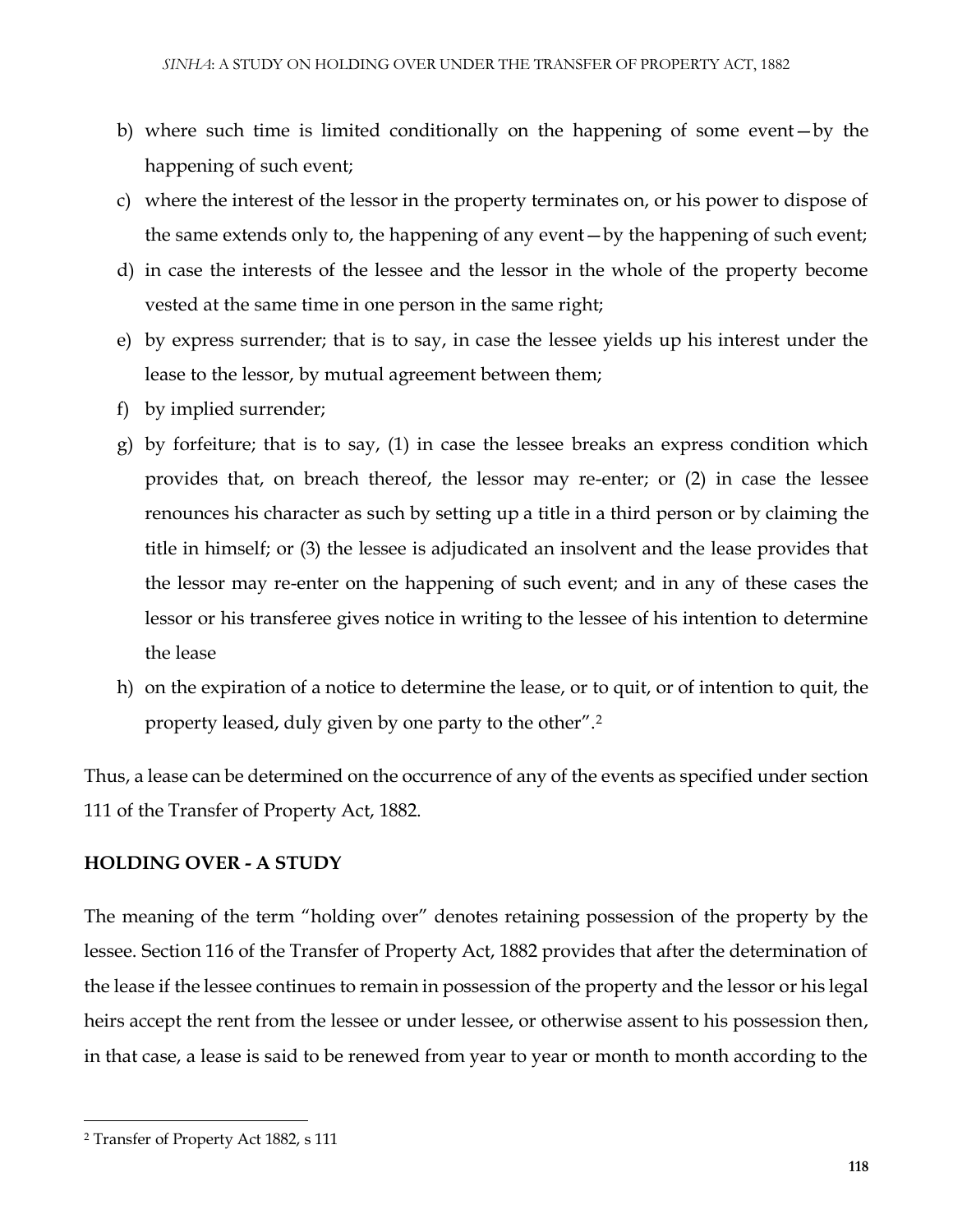purpose for which the property was leased. This will give rise to a new tenancy due to holding over the property. For the purpose of new tenancy by holding over, the consent of the lessor becomes very important. In absence of this consent by the lessor for the continuing possession of the property by the lessee or under the lessee, the lessee becomes a tenant at sufferance.

The lessee who is holding possession at the will of the lessor will have protection by law but his possession cannot be said to be a lawful possession per se. In order to understand the idea behind the concept of holding over it becomes necessary to study the two possessions relevant for this section i.e., Section 116.

### **TENANT-AT-SUFFERANCE**

"Tenant-at-Sufferance" is a word that is used under the common law. After the determination of the lease, a lessee has no right to possess the property, if he holds the possession then in that case his possession is illegal i.e., possession without any right. Such a tenant is called Tenant-at-Sufferance. The fiction of Tenant-at-Sufferance is used to avoid the continuance of possession as trespass. A tenant does not become a trespasser after the determination of tenancy until a decree of eviction is passed against him. But the position of a Tenant-at-Sufferance is not less than that of a trespasser. The lessor or the legal representative can sue the lessee who is in possession of the property without consent at any time and can also claim for the damages or the profit generated through the property during the illegal possession of it. The profit produced by a property that is in possession of a person who is not lawfully entitled to it is called mesne profit.

Thus, we can say that a Tenancy-at-Sufferance arises only by the implication of law when a person having a lawful possession continues it without the consent of the owner even after the termination of his legal right.<sup>3</sup>

### **TENANT BY HOLDING OVER**

 $\overline{\phantom{a}}$ 

When after the determination of the lease, a lessee remains in the possession of the property with the consent of the lessor is known as tenant-by holding over. A tenancy by holding over is

<sup>3</sup> R K Sinha, *The Transfer of Property Act* (17th edn, Central Law Agency 2016) 487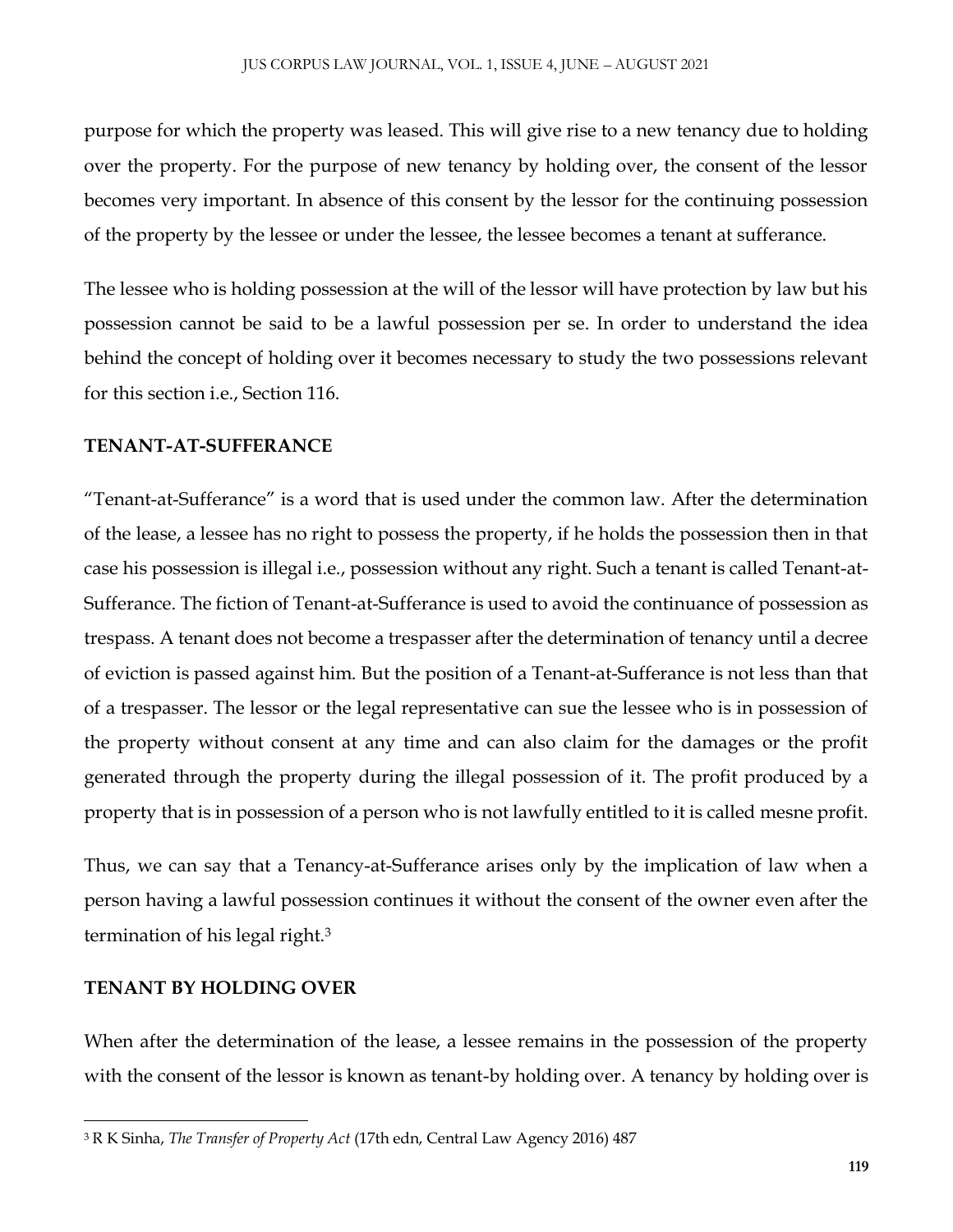not created by a mere continuation of possession of the property by the lessee, the consent of the lessor or the legal representatives of the lessor, either implied or expressed, is necessary. If a lessor accepts the rent, it may be inferred that he has given his consent to the lessee to continue the possession of the property<sup>4</sup>, this acceptance should be preceded by an offer of renewal of the agreement<sup>5</sup>.

A tenant by holding over is deemed to be a tenant at will because it arises by the implication of law in cases of permissive occupation.

## **DIFFERENCE BETWEEN TENANT-AT-SUFFERANCE AND TENANT BY HOLDING OVER**

In both the cases, there is the retention of property by the lessee even after the determination of the lease i.e., the lessee continues the possession over the property; in case of Tenancy-at-Sufferance, there is the absence of will or consent of the lessor whereas in the case of Tenancy by Holding Over the consent of the lessor is present either expressed or implied.

To summarize the differences, we can say that-

- 1. A tenant-at-sufferance remains in possession without the assent of the lessor or his legal representatives. Whereas a tenant-holding over remains in possession with the assent of the lessor or his legal representatives.
- 2. The fiction of tenant-at-sufferance is used to avoid the trespassing of the property, yet there is no privity of state between the lessor and the lessee. Whereas there is some privity of state between a tenant holding over and the lessor.
- 3. Tenant-at-sufferance cannot transfer his interest whereas a tenant holding over can do so.
- 4. A tenant-at-sufferance can be evicted without serving a notice whereas a tenant holding over will be served notice.

<sup>4</sup> *K Anjanakumari v Bhavani* AIR 2007 (NOC) 138 (Mad); *Ambar All v Anjab* AIR 1949 Assam 87; *Bijay Chandra v Howrah Amta Rly* AIR 1923 Cal 524; *Har Nath v Mohar Singh* AIR 1931 Lah 675; *Sutti Devi v Seth Banarse Das* (1949) ILR All 840

<sup>5</sup> *Municipal Committee Kaithal v Pyare Lal Rikhiram* AIR 1974 P&H 239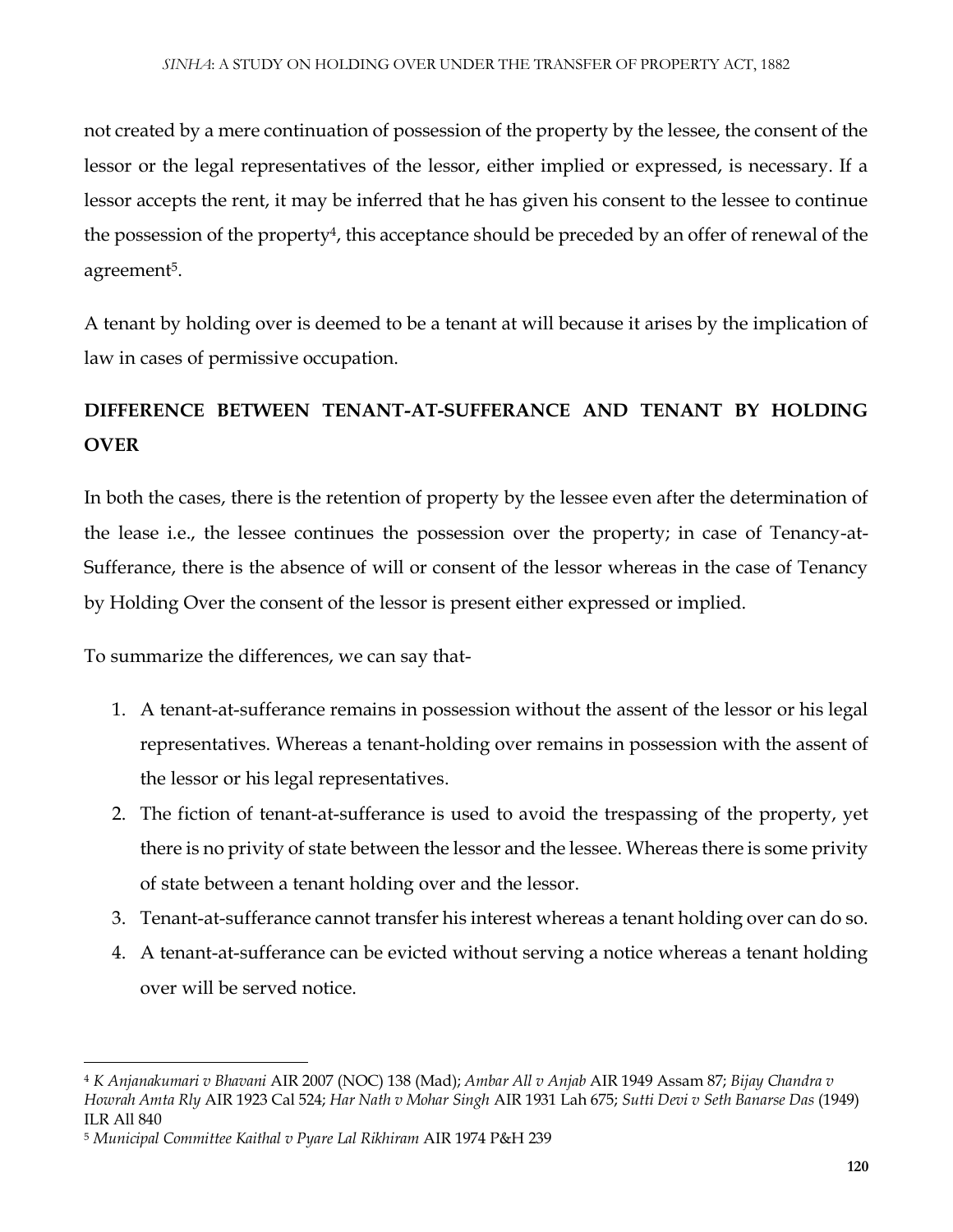### **EFFECT OF HOLDING OVER**

Section 116 of the Transfer of Property Act provides for the effect of Holding Over, it provides that if a lessor continues to hold the possession after the determination of the lease and the lessor accepts the rent or otherwise assents to the possession then, in the absence of any contrary agreement the lease will be deemed a year to year or month to month lease. This will amount to a new tenancy but the terms of the new lease would be the same as of the expired one. Therefore, the new lease would be a year to year or month to month whatever the case may be and the eviction of the lessee is possible only after serving him a notice to quit. He cannot be ejected without a notice to quit.

Thus, for the application of Section 116, two conditions are important-

- The tenant or the lessee must be in possession of the property after the determination of the lease.
- The lessor or his legal representative must accept rent from the lessee or under lessee or otherwise assent to his possession.<sup>6</sup>

This section does not apply where the lease was for the life of the lessee, it is only applicable where the original lease was fixed for the year to year or month to month.

Tenancy created by the virtue of Section 116 is a question of fact, this will depend upon the assent of the lessor, express or implied. As stated earlier the acceptance of rent by the lessor implies his acceptance to the holding over of the property by the tenant/lessee.

### Illustrations-

(a) A lets a house to B for five years. B underlets the house to C at a monthly rent of Rs 100. The five years expire, but C continues in possession of the house and pays the rent to A. C's lease is renewed from month to month.

 $\overline{\phantom{a}}$ <sup>6</sup> *Manathanath Kunhahammed v Kizhakke Theruvathakath Cherammal Thodiyil Unnimoideenkutty* AIR 2009 Ker 143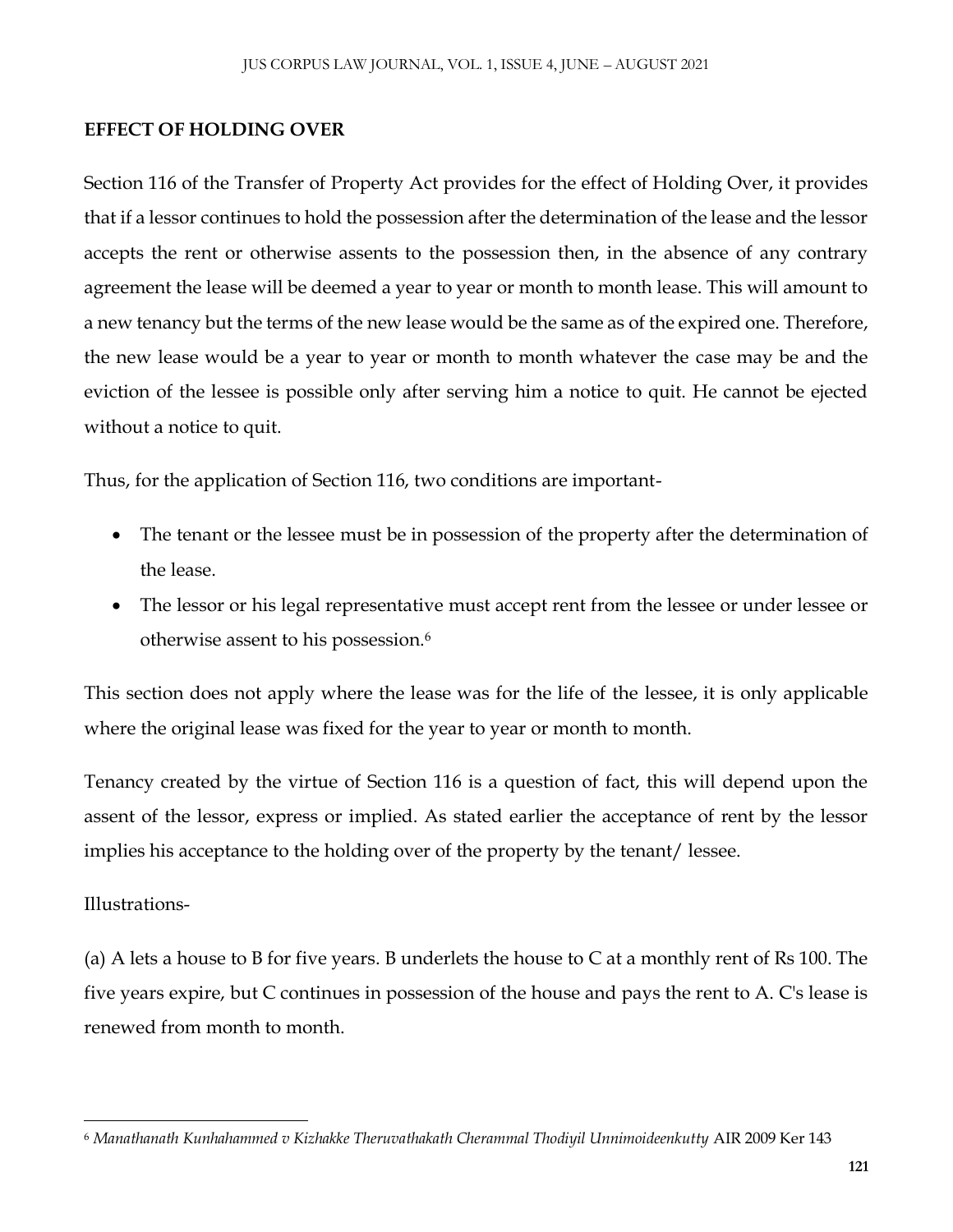(b) A lets a farm to B for the life of C. C dies, but B continues in possession with A's assent. B's lease is renewed from year to year.<sup>7</sup>

In the case of Bhuneshwar Prasad v. United Commercial Bank<sup>8</sup>, the bank was the tenant through a registered deed and the term of the lease got expired but the bank continued to hold the possession. The bank paid the increased rent which was accepted by the lessor. The owner of the premises filed a suit for eviction on the grounds of expiration of the lease upon which the Hon'ble Supreme Court held that it can be easily inferred that the owner accepted the rent from the bank. This created a month-to-month tenancy and the bank has protection against eviction before the expiry of the stipulated period of the lease.

In the case of Padmanabh Pillai v. Sankaran Vishwambharam, 9 it was held that a new tenancy is not created under this section if the landlord receives rent from the tenant and is protected by the Rent Acts. In such cases, mere acceptance of the rent will not amount to the assent of the landlord about the new tenancy. There must be independent evidence of assent by the landlord.

### **AGREEMENT TO THE CONTRARY**

The presumption of holding over under section 116 of the Transfer of Property Act, 1882 may be excluded by an agreement to the contrary. In order to exclude it is necessary that the agreement must be express and should not be implied, it must also specify the terms of the holding over as well as the duration of the new lease.

### **RIGHTS OF TENANT BY HOLDING OVER**

A tenant has the same set of rights which he used to have before the determination of the lease. A tenant can also sublet the property he is holding over and can also mortgage the same even after the expiration of the original lease.

<sup>7</sup> Property Act (n 2), s 116

<sup>8</sup> *Bhuneshwar Prasad v United Commercial Bank* (2000) 7 SCC 232

<sup>9</sup> *Padmanabh Pillai v Sankaran Vishwambharam* AIR 1987 Ker 98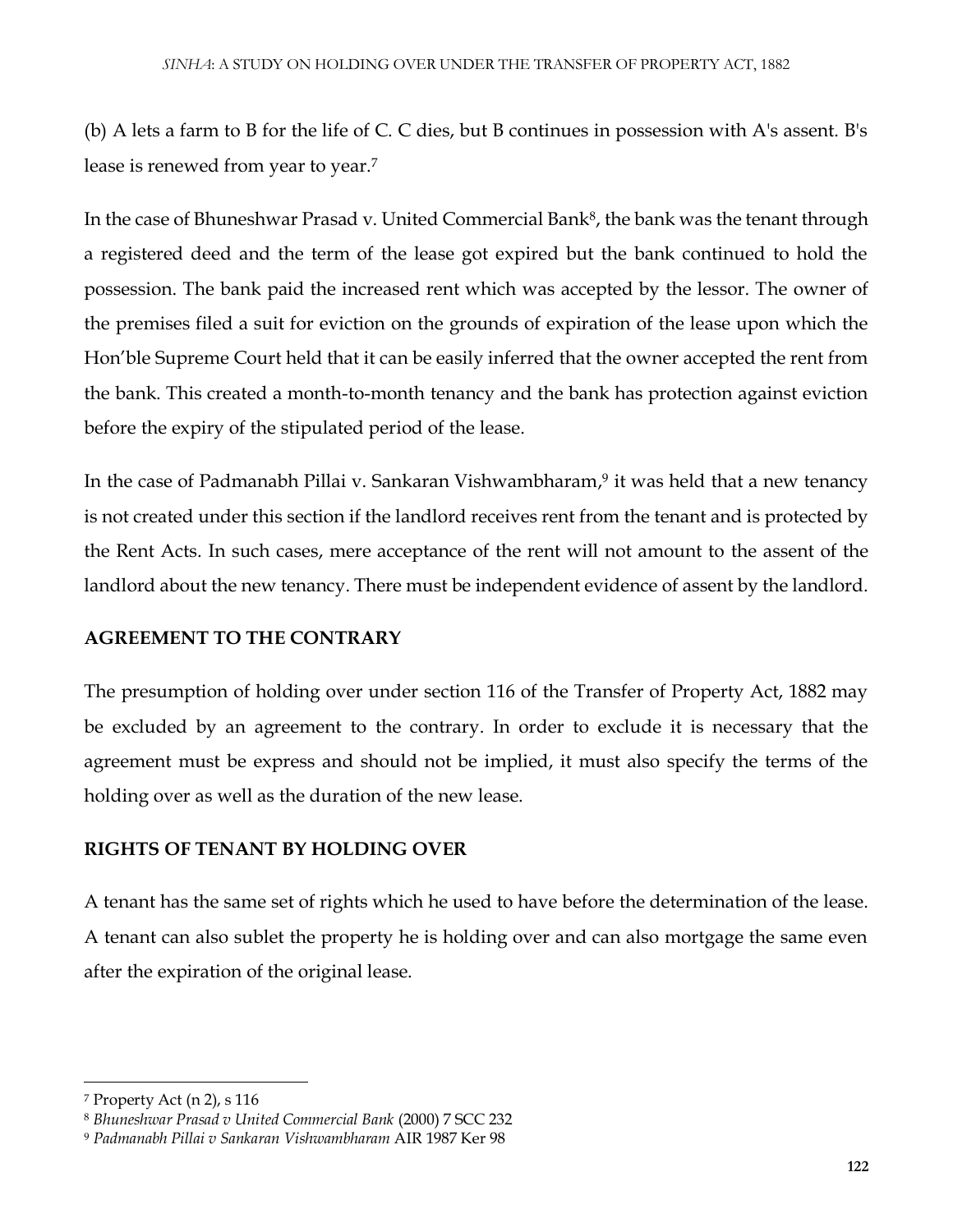He becomes entitled not to be evicted without a due process approved by the law. A tenancy by Holding Over does not change the purpose for which the property was leased.

In the case of Dinesh Chand v. State of Uttrakhand, <sup>10</sup> it was held that the Grant of official accommodation cannot be termed as a lease in favour of the employee. After retirement, an employee cannot claim accommodation on the principle of Holding Over. The authorities in the case could evict him from the allotted house.

### **JUDICIAL APPROACH ON HOLDING OVER**

Over the years the judiciary has played a vital role in affirming the concept of holding over and doing away with the ambiguity of the various aspects of the law. Since the assent of the lessor is a question of fact, the courts from time to time have clarified as to what will constitute an assent and what not?

In the case of N.K. Rajendra Mohan v. Thrivamadi Rubber Co. Ltd.<sup>11</sup> there was a renewal of lease year to year on lessee's remaining in possession after the determination of lease by efflux of time, the Supreme Court held that such renewal is essential qua purpose for which land was originally leased. No unilateral alteration or modification of purpose is possible unless both the parties agree upon. In the instant case the Supreme Court held that when the original lease was not for the purpose of the plantation, that purpose cannot, with efflux of time, enter into renewed lease merely because plantation had been grown on lease hold subsequently by the lessee, who had been given discretion under original lease to do so.<sup>12</sup>

Thus it can be inferred from this case that a lease can be renewed only for the purpose it was leased upon in the original lease.

In the case of C. Albert Morris v. K. Chandrasekaran, <sup>13</sup> the contention of the appellant in the Supreme Court was that the conduct of the landlord, who had filed a suit for ejectment but did

<sup>10</sup> *Dinesh Chand v State of Uttrakhand* AIR 2017 NOC 594 Uttr

<sup>11</sup> *K Rajendra Mohan v Thrivamadi Rubber Co Ltd* (2015) 9 SCC 326

<sup>12</sup> *Ibid*

<sup>13</sup> *C Albert Morris v K Chandrasekaran* (2006) 1 SCC 228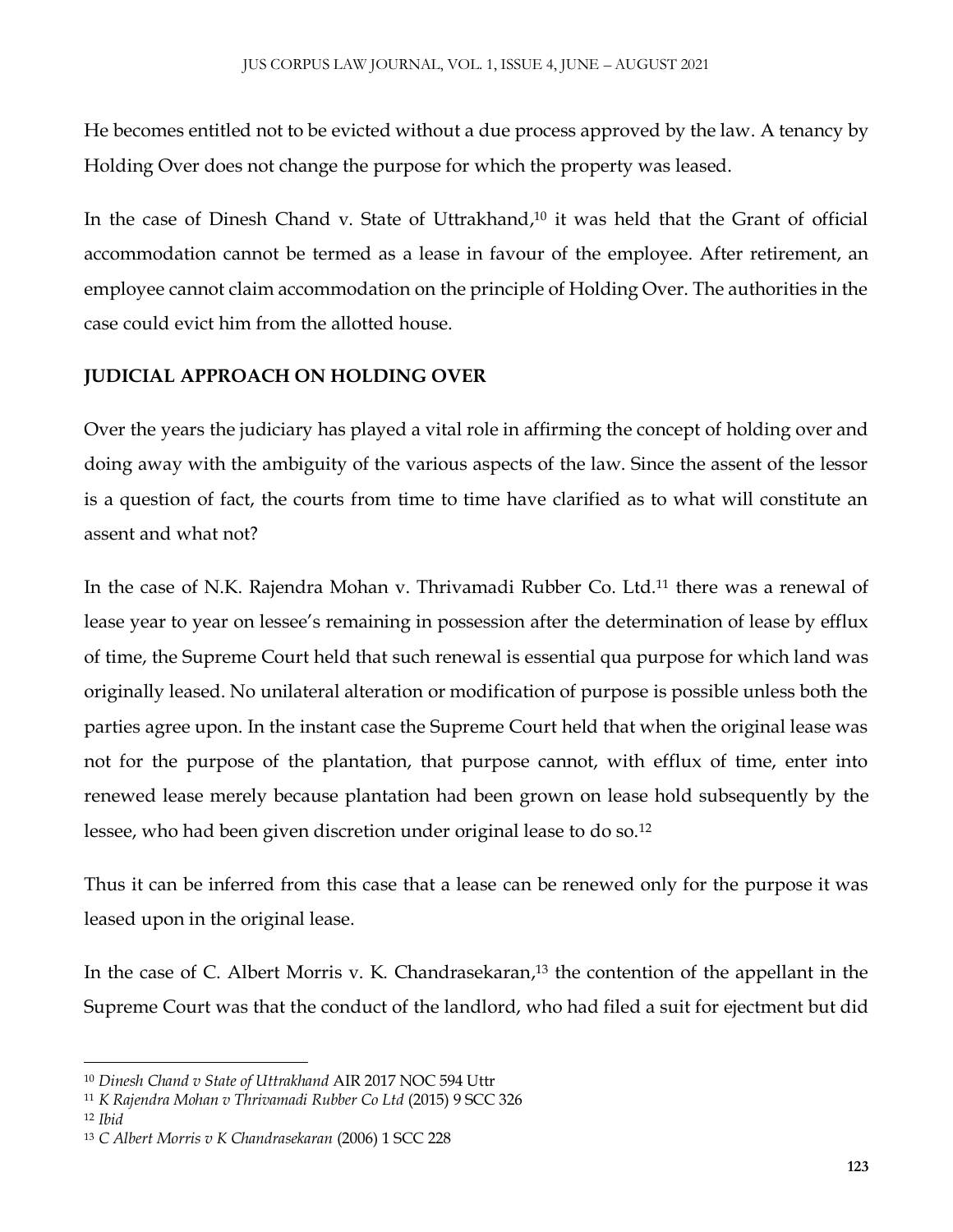not pursue the same, should be considered as the assent of the landlord. The Supreme Court rejected the contention and held that the conduct will not equate to assent, as the suit was withdrawn for liberty to file a fresh suit on the same cause of action.

In the case of Badrilal v. Municipal Corpn. of Indore<sup>14</sup>, the Municipal Corporation increased the rent but the plaintiff used to pay the old rent and the old rent was accepted by the Municipal Commissioner. The Supreme Court helped that the acceptance of rent by the Commissioner does not make the lessee a tenant holding over. Thus, a notice under section 106 of the Transfer of Property Act, 1882 was not necessary in the case.

In Ramratan Pannalal Jaiswal v. Rohit Raghunathdas Udasi<sup>15</sup>, the issue was whether a compromise recorded in the court created a new tenancy in favour of the sub-tenant? The court held that section 116 does not necessarily amount to the creation of a fresh tenancy agreement. The whole basis of section 116 is that a landlord is entitled to file a suit for ejectment and obtain a decree for possession and, therefore, his acceptance of rent after the expiry of the lease is an unequivocal act referable to his desire to assent to the tenant continuing possession. Therefore, no new contract can be said to have taken place between the sub-tenant and the landlord by virtue of compromise between the tenant and the landlord.<sup>16</sup>

In the case of Tara Properties Pvt Ltd v. Shalimar Paints Ltd<sup>17</sup>, the defendant remained in possession and the plaintiff accepted rent. The court held that these two things could affirm the fact of holding over and its effect could be the renewal of the lease. But there was no proof of acceptance of rent, nor of any mutual agreement. The Court also held that the payment made by the tenant to the ITO on account of the landlord did not amount to acceptance of rent by the landlord.<sup>18</sup>

 $\overline{a}$ 

<sup>14</sup> *Badrilal v Municipal Corporation of Indore* (1973) 2 SCC 388

<sup>15</sup> *Ramratan Pannalal Jaiswal v Rohit Raghunathdas Udasi* Second Appeal No 197 of 2015, decided on 20 April 2015, High Court of Bombay

<sup>16</sup> *Ibid*

<sup>17</sup> *Tara Properties Pvt Ltd v Shalimar Paints Ltd* AIR 2009 Cal 47

<sup>18</sup> Ratanlal & Dhirajlal (n 1) 601